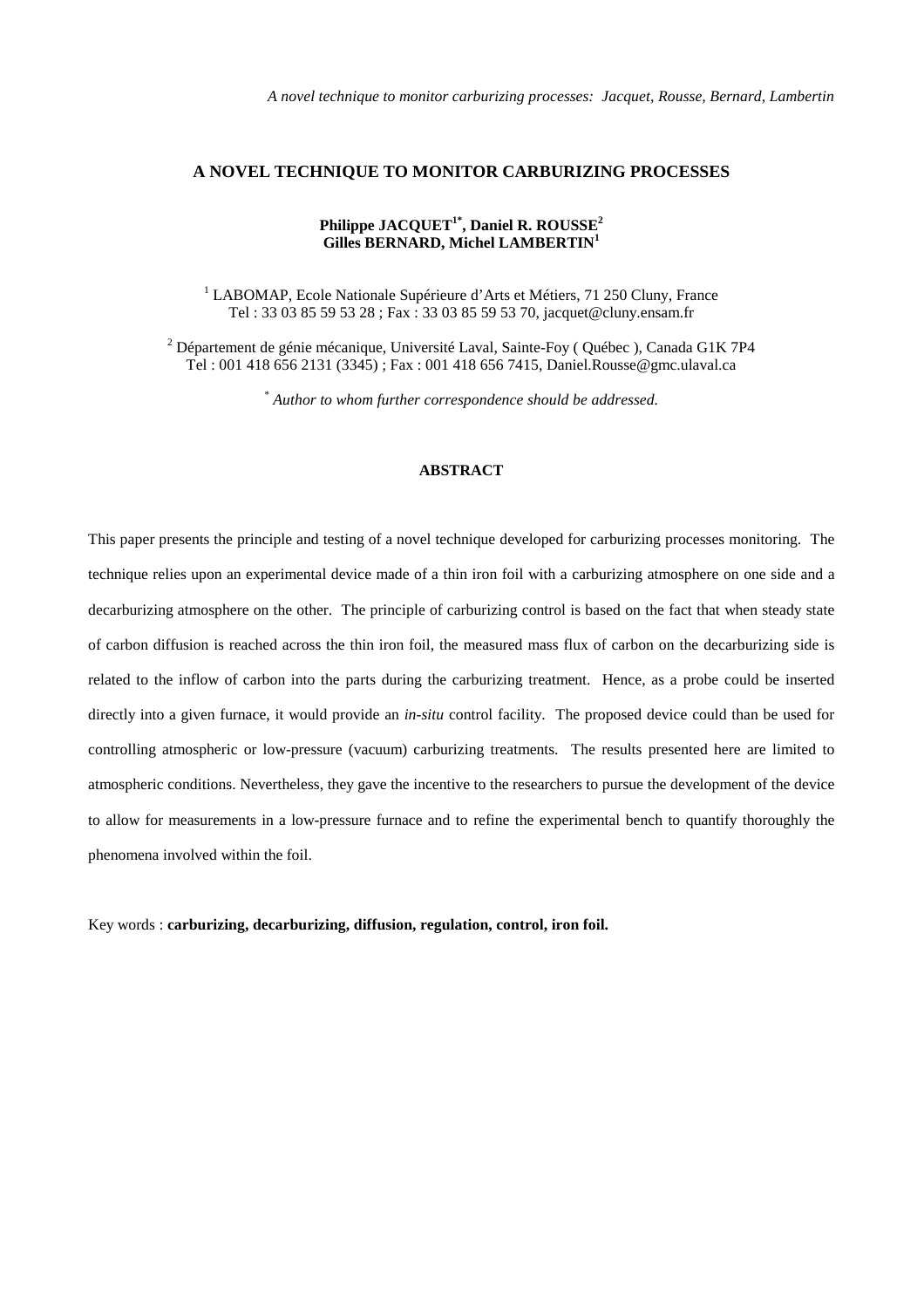*A novel technique to monitor carburizing processes: Jacquet, Rousse, Bernard, Lambertin*

#### **NOMENCLATURE**

| D  | Mass diffusion coefficient, $\text{cm}^2/\text{s}$ |
|----|----------------------------------------------------|
| E  | Potential, V                                       |
| I  | Intensity, A                                       |
| .1 | Conversion factor, 4,19 J/Cal                      |
| K  | Mass transfer coefficient, cm/s                    |
| G  | Cell factor                                        |
|    |                                                    |

*m* Mass flow rate, mg/h *Q* Activation energy, J/mol

*C* Carbon concentration, %

- *R* Constant, 8.314 J/mol K
- $R_o$  Electric resistance at 0<sup>o</sup>C,  $\Omega$
- *t* Time, s, min, h
- <sup>Τ</sup> Temperature, K

### **Greek symbols**

| $\alpha$          | Temperature correction coefficient        |
|-------------------|-------------------------------------------|
| χ                 | Mole fraction of the specie in the gas    |
| $\lambda_{\rm s}$ | Thermal conductivity of the specie, W/m K |
| $\lambda_{\rm G}$ | Thermal conductivity of the gas, $W/m K$  |
| Δe                | Signal of the catharometer, V             |

#### **Indices and superscripts**

- *0* Reference condition
- *A* Related to the gas activation energy
- *C* Carburizing
- *D* Related to the solid activation energy, diffusion
- *D* Decarburizing
- *I* Gas-solid interface
- *P* Carbon potential
- *S* Saturation
- *T* Transition in the chamber

# **1. INTRODUCTION**

It is only since the last two decades that several regulation processes have been available for the regulation of atmospheric carburizing treatments. Many of these rely on devices that monitor the carbon potential (concentration) at atmospheric pressure in the furnaces [1,2]. If any problem occurs, such as a temperature or a pressure drop, the device sends a signal to the regulation program in order to change the length of the cycle or the composition of the atmosphere [3-5]. The use of such regulation systems allows for more homogeneous carbide layers and overall control of the process. Most techniques, such as thermogravimetry, microhardness measurements, electrical resistivity measurements, LEED, are either expensive or not suitable for industrial application or both [6-7].

Moreover, to the best knowledge of the authors, no such regulation process has been made available in the context of low pressure carburizing treatments. This is usually due to the absence of thermodynamic equilibrium [6-7]. As a result, the low pressure carburizing processes is solely modeled by computer [8-12]. Hence, although low pressure carburizing can be more efficient than atmospheric carburizing, the lack of appropriate regulation devices seems to deem its development.

In this context, this paper presents a simple and affordable principle to bridge the gap between this need for regulation in low-pressure atmospheres and the increased performance of carburizing in such conditions.

This paper first introduces the physics of carburizing and the mathematical model which describes carbon diffusion. Then, it presents the proposed regulation device along with several details on the experimental apparatus. The following section focuses on experimental results while the last section summarizes the main conclusions and formulates a few recommendations.

### **2. CARBURIZING PROCESS**

#### **2.1 Physics of carburizing**

The physics of carbon diffusion as applied to the proposed device is schematically depicted in Figure 1.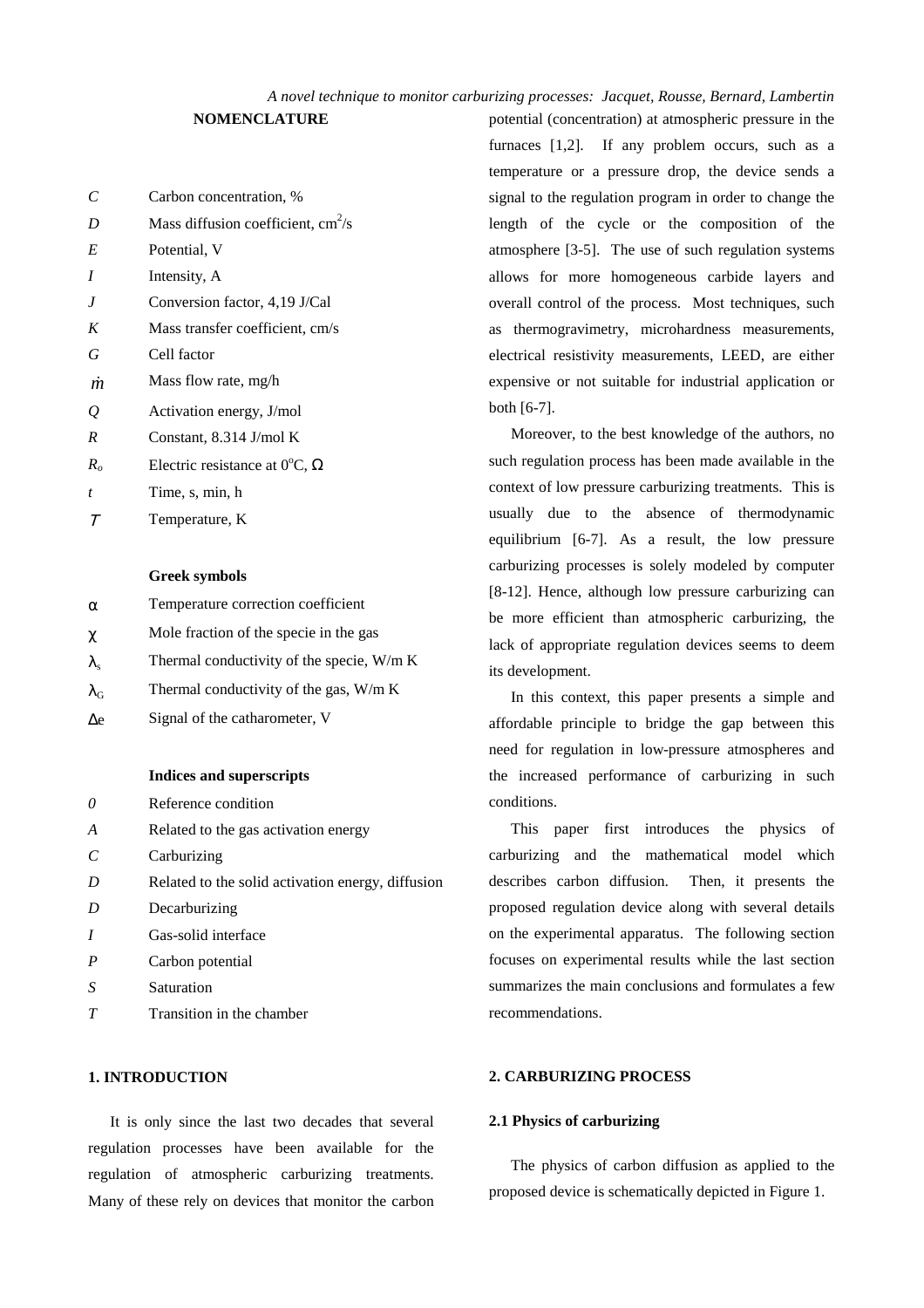In this figure, the left side of a thin iron foil is exposed to a carburizing furnace atmosphere while the right side of this thin foil is exposed to a controlled decarburizing environment. In such conditions, carbon diffusion occurs across the foil. Figure 1 indicates that propane,  $C<sub>3</sub>H<sub>8</sub>$ , has been used with the proposed experimental apparatus. The principle of monitoring is based on the fact that when steady state is reached in the iron foil, the measured mass flux of carbon on the right side is related to the inflow of carbon into the workload during the carburizing treatment. Hence, as a probe can be inserted directly into the furnace, it provides an *in-situ* monitoring facility.



decarburizing.

Figure 1 also schematically indicates that when the saturation concentration of carbon, *Cs*, is reached within the foil, precipitation of carbides (Fe<sub>3</sub>C) will occur. On the other hand, if the foil is not quenched after the treatment, when the foil carbon concentration decreases below  $C_s$ , the carbides will be dissolved within the foil and will diffuse through it.

## **2.2 Mathematical description of carbon diffusion**

The basis for modeling single phase carburizing is the following mass balance equation which states that the total carbon in a differential volume changes in time according to the divergence of the carbon flux plus a volumetric source term of carbon that accounts for carbide precipitation or dissolution:

$$
\frac{\partial C(x,t)}{\partial t} = \frac{\partial}{\partial x} \left( D(x,t) \frac{\partial C(x,t)}{\partial x} \right) + S_C(x,t) ;
$$
  
for  $0 \le x \le 1$ ;  $t > 0$  (1)

in which  $x$  is the distance from the carburizing surface, *L* is the foil thickness, *C* is the carbon concentration, *D* is the mass diffusion coefficient, and  $S_C$  is the volumetric source of carbon (it is negative in the case of carbides precipitation and positive when carbides are dissolved in the matrix). The boundary and initial conditions are:

$$
K_C(t)(C_P - C(x,t)) = -D(x,t)\frac{\partial C(x,t)}{\partial x};
$$
  
for  $x=0$ ;  $t>0$  (2)  

$$
K_D(t)(C(x,t) - C_G) = -D(x,t)\frac{\partial C(x,t)}{\partial x};
$$
  
for  $x=L$ ;  $t>0$  (3)  

$$
C(x,0) = C_i; \text{ for } 0 \le x \le L; \quad t=0
$$
 (4)

where  $K_C$  is the mass transfer coefficient on the carburizing side,  $K_D$  is the mass transfer coefficient on the decarburizing side,  $C_P$  is the carbon potential of the carburizing atmosphere,  $C_G$  is the carbon potential of the decarburizing gas,  $C_G = 0$ , and  $C_i$  is the initial concentration of carbon in the material.  $C_i$  could be a function of *x* but for this application the initial carbon concentration is uniform throughout the foil,  $C_i$ =0.

The expressions for *D* and *K* have been correlated by several authors for different steels. Ghiglione [13] proposes a review that involves 13 different expressions for *D* and 9 for *K*. Here, the following forms are assumed [7]:

$$
D(t) = D_0(C) \exp\left(-\frac{Q_d}{RT}\right) \tag{5}
$$

$$
K_D(t) = K_{D,0} \exp\left(-\frac{Q_a}{RT}\right) \tag{6}
$$

in which  $Q_d$  is the activation energy of carbon diffusion in austenite,  $Q_a$  is the activation energy of the carburizing atmosphere, *R*=8.314 J/mol K, and *T* is the temperature in Kelvin.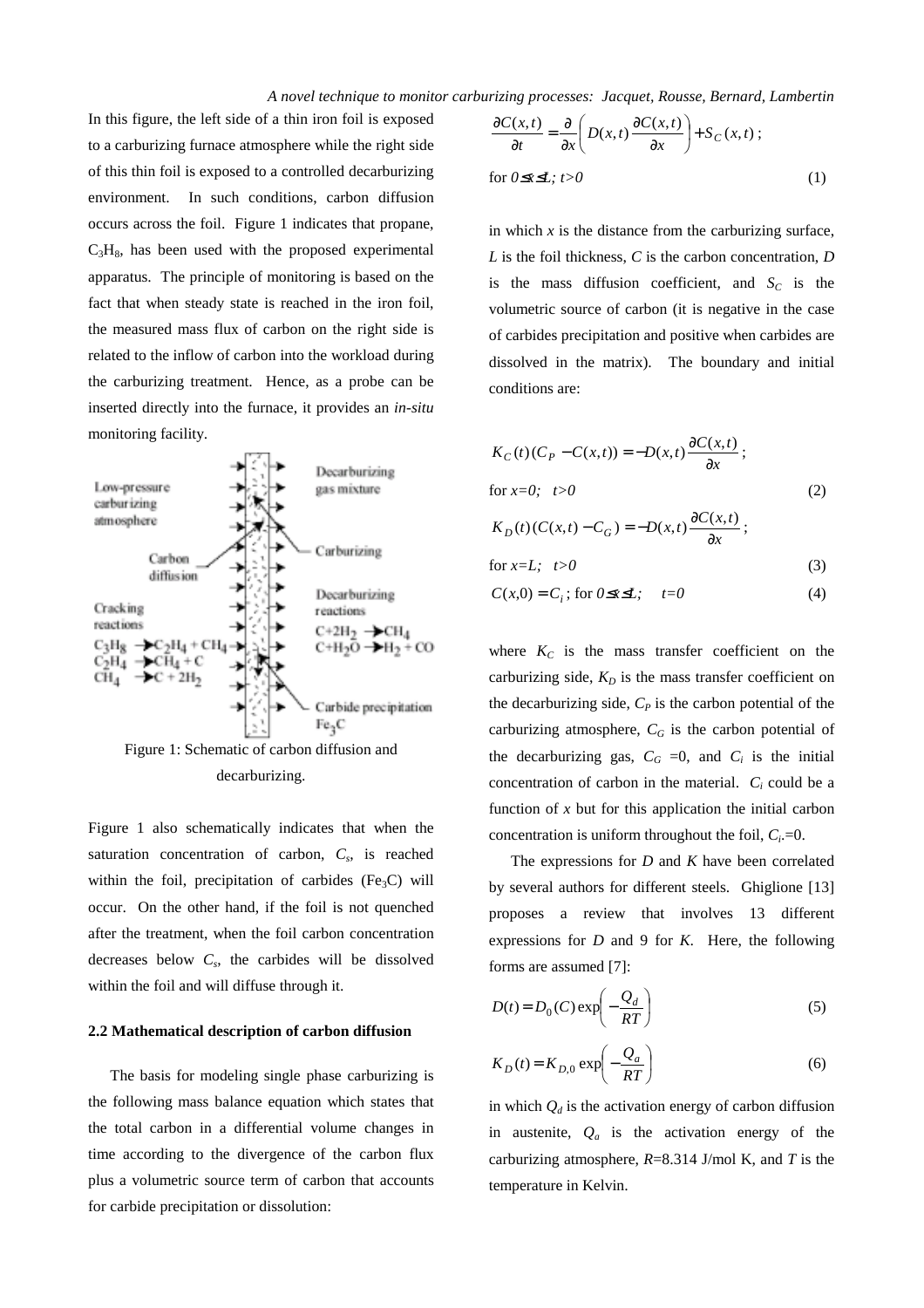### **3. EXPERIMENTAL APPARATUS**

To validate the proposed technique, a laboratory experimental apparatus was designed and built. It is schematically illustrated in Figure 2.



Figure 2: Experimental set-up used to test the concept of the sensor at atmospheric pressure.

In this figure, the experimental cell① is located in a thermally controlled environment②. In the center of this cell① a thin iron foil③ is installed creating two chambers④⑤ which reproduce the configuration of Figure 1. In the following experiments, the foil is made of C100 carbon steel (1%C). On the left side④, a mixture of nitrogen and carburizing gas $\circ$  is introduced, and on the right side⑤, the decarburizing gas (hydrogen⑧ with a small amount of water vapor⑨) is circulated. The outflow of decarburizing gas is analyzed by a catharometer<sup>®</sup> [7]. An infrared gas analyzer could also be used.

The catharometer, used for the gas analysis, involves a Wheatstone bridge with a reference flow on one side and the decarburizing flow⑩ on the other side. Once carbon atoms emerge from the right surface of the foil③, the decarburizing reactions produce carbon monoxide, CO, and methane,  $CH<sub>4</sub>$  in the chamber<sup>®</sup>. These new substances influence the overall conductivity of the gas mixture and induce a potential in the catharometer. Hence, the increase of the catharometer signal indicates that new types of molecules have appeared in the decarburizing

sensitivity of the catharometer is given by [7]:

$$
\Delta e = \chi \cdot \left[\frac{1}{G}\right] \cdot \left[\frac{\alpha R_o E I^2}{4J}\right] \cdot \left[\frac{1}{\lambda_s} - \frac{1}{\lambda_G}\right]
$$
(7)

outflow⑩ due to the decarburizing reactions. The

In this study  $E=12V$ ,  $I=250$ mA, and α $R_0=48Ω$ . The thermal conductivity of the specie at 300K (which is a combination of carbon monoxide, CO, and methane, CH<sub>4</sub>) is taken as that of methane,  $\lambda$ <sub>s</sub>=34,26 W/mK, and the decarburizing gaz conductivity is that of hydrogen,  $\lambda$ <sub>G</sub>=186,86 W/mK (here the water content is neglected) [15]. The cell factor has been evaluated with a hydrogen flow and a hydrogen-vapor flow [7] to yield,  $G=1,4\times10^4$ . Hence, Eq.7 becomes:

$$
\Delta e = 1.52 \chi \tag{8}
$$

which yields the relationship between the signal and the mole fraction of carbon in the decarburizing gas.

Provided that the total mass flow rate of decarburizing gas,  $\dot{m}_G$ , is known, it is possible to use Eq.8 to obtain the mass flow rate of carbon:

$$
\dot{m}_C = \frac{\Delta e \ \dot{m}_G}{(1.52 - \Delta e)}\tag{9}
$$

Then, the mass flow rate of carbon is divided by the surface area of the foil to yield the mass flux of carbon,  $\dot{m}_C$ .

# **4. RESULTS**

Experiments were first carried out with the use of the above-mentioned experimental apparatus (section 3) to establish whether or not the principle could indeed be used to control low-pressure carburizing processes. The carburizing treatments were all carried out at a constant foil temperature of 980°C. While the temperature is rising inside the apparatus, more and more extraction of carbon is observed as the signal diminishes. When both the signal and the temperature are stable, the experiments can begin.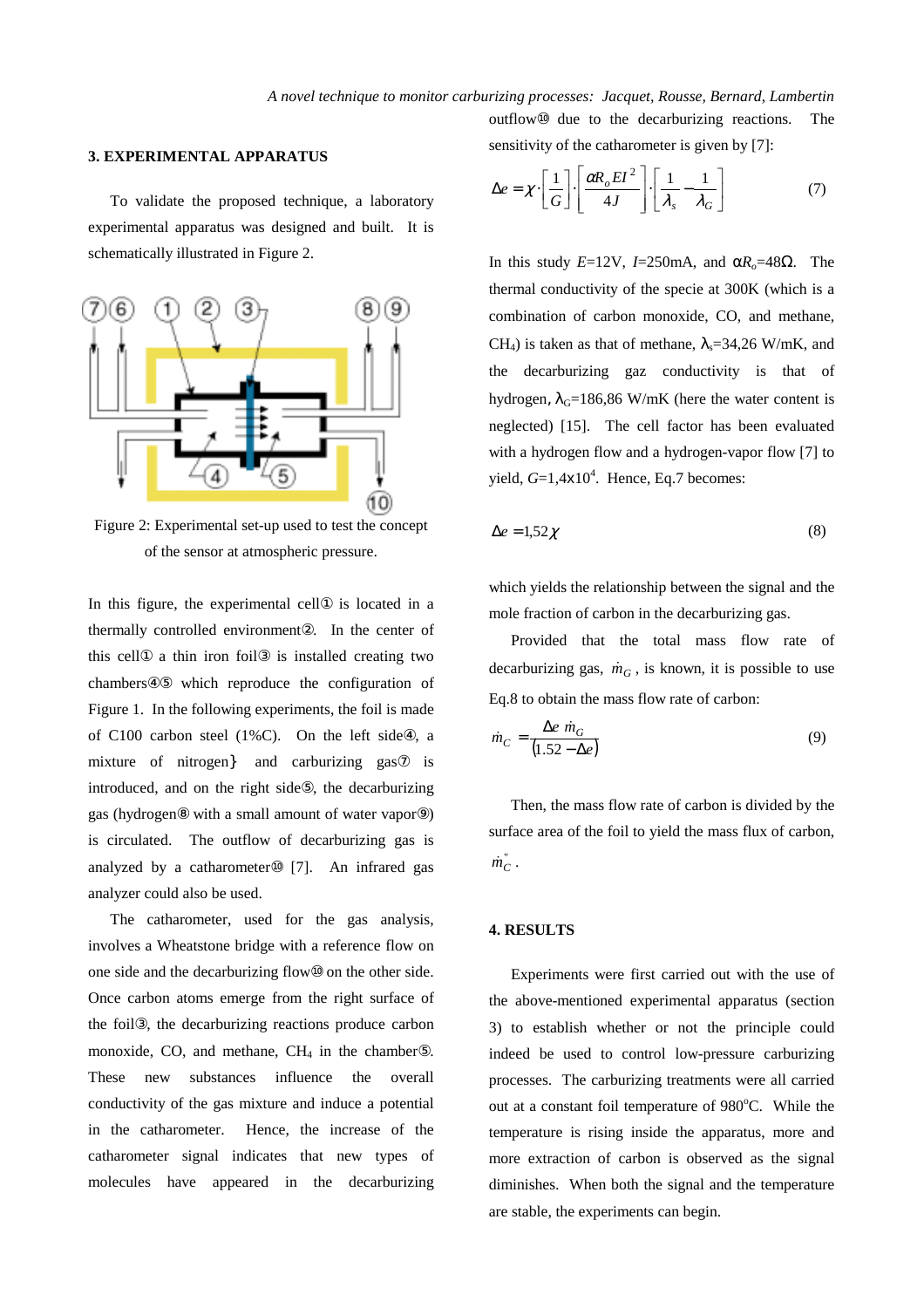#### **4.1 Foil thickness**

The first series of test (figure 3) was carried out to determine the appropriate foil thickness of the proposed probe. A thin foil will lag less than a thicker foil as the diffusion is not instantaneous. However, the foil has to be thick enough to ensure acceptable mechanical properties. Steady state conditions may be reached faster with a thin foil than with a thicker foil but the suggested probe has to be robust enough for use in an industrial furnace.



Figure 3: Foil thickness effect on the mass flow rate of carbon and response time.

Six foil thicknesses were tested namely:  $L = 25 \mu m$ , 40 µm, 70 µm, 100 µm, 120 µm, 180 µm. For all tests involved in this section, the decarburizing atmosphere⑤ consisted of pure hydrogen (no water vapor) and injection in the carburizing chamber  $(12s±1s)$  started after  $20s±1s$  of acquisition time. Physically, soon after the injection the surface concentration reaches  $C_s$  on the carburizing side $\circledA$ . This surface concentration is maintained until injection is stopped. In the vicinity of the surface④, carbides begin to precipitate in the matrix and the carbon concentration reaches saturation deeper and deeper in the foil③. Then, when the injection is stopped, the concentration decreases below  $C_s$  and carbides begins to dissolve in the matrix③. This explains the two slopes visible (mostly for the thin foils) in figure 3.

Figure 3 immediately reveals that: (1) as the thickness of the foil increases, the response time of the detector augments, and (2) as the thickness increases the maximum value of the signal decreases.

**Response time:** The measured response time *t* is the sum of: (1) the diffusion time  $t_d$ , (2) the reaction time at the interfaces  $t_i$ , (3) the sensitivity time  $t_s$ , and (4) the transition time  $t_t$ . The time  $t_d$  is the quantity of interest while  $t_t$  depends of the geometry and the gas flow rate.  $t_t$  is a constant evaluated with a perforated foil and measured between the moment the valve is opened and the detection by the catharometer:  $t_f$  = 14s for a mass flux of 90 mg/h/cm<sup>2</sup> on both side, for example.  $t_i$  is the sorption and desorption reaction time at both gas-solid interfaces, it is assumed negligible compared to  $t_t$ .  $t_s$  is the time lag between the methane formation on the decarburizing side and the detection by the catharometer. The catharometer posses a sensitivity threshold under which it cannot detect the presence of carbon. However,  $t_s$  has been found negligible compared to  $t_t$ . Table 1 indicates explicitly the diffusion times obtained with the apparatus.

Table 1: Diffusion time as a function of the foil thickness.

| Thickness, $L$ [ $\mu$ m] | Diffusion time, $t_d$ [s] |
|---------------------------|---------------------------|
| 25                        | 10.8                      |
| 40                        | 13.9                      |
| 70                        | 25.0                      |
| 100                       | 41.1                      |
| 120                       | 53.2                      |
| 180                       | 117.0                     |
|                           |                           |

**Amplitude of the signal:** A constant signal indicates a constant decarburizing flow rate. Grabke [16] mentions that this decarburizing flow rate is not a function of the carbon content of the steel. This leads to the conclusion that the flow rate is limited by diffusion and hence by the thickness of the foil. Figure 3 clearly indicates this trend although quasi steady state is reached. Steady state can not be obtained with the proposed settings as the carburizing is stopped after 12s±1s. Hence, the concentration of carbon on the left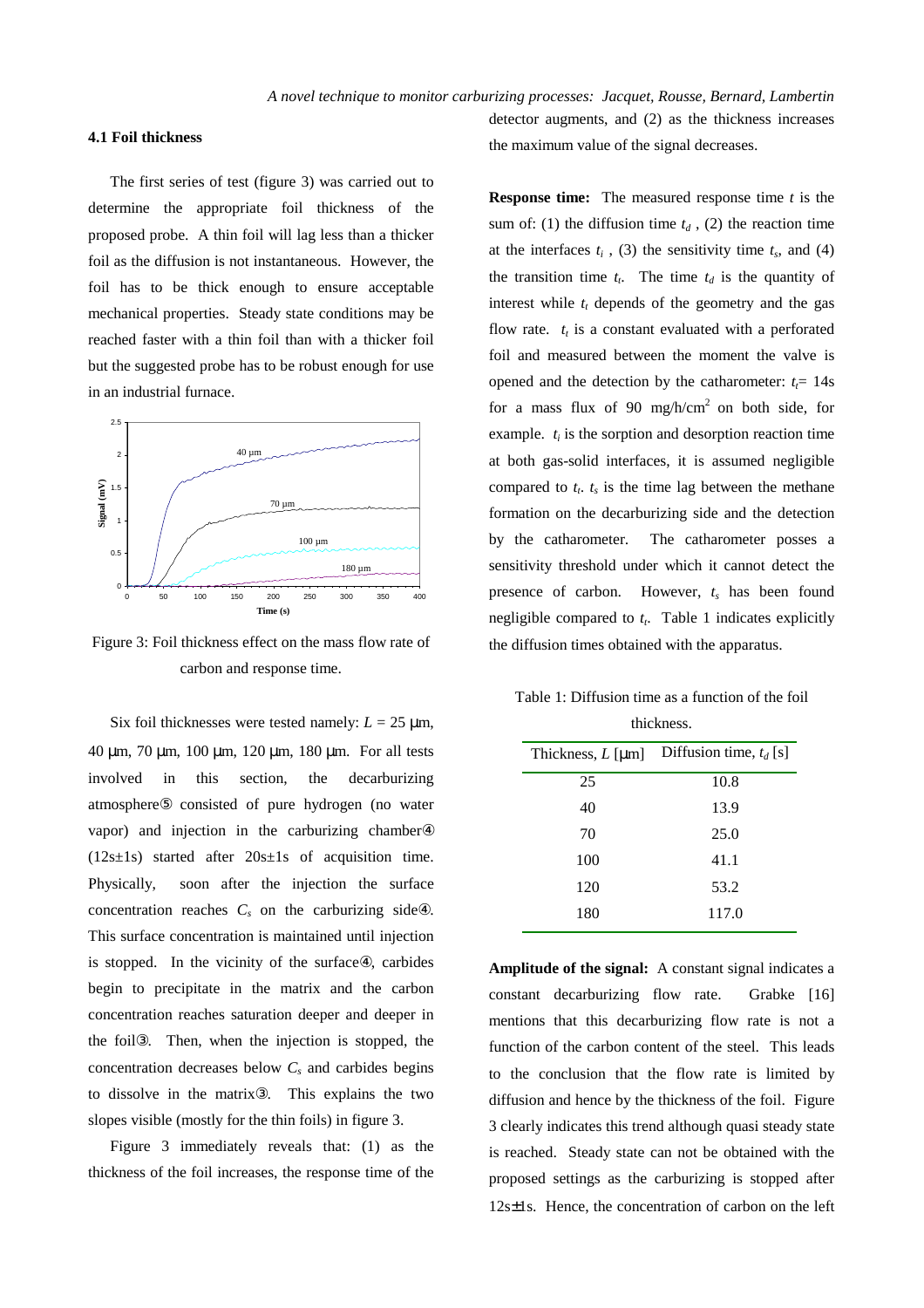surface of the foil (figure 1) will not be constant in time after injection is over. Table 2 shows the relation between the mass flux of carbon (converted signal of the catharometer) and the foil thickness.

| Table 2: Mass flow rate of carbon as a function of the |  |                 |  |  |
|--------------------------------------------------------|--|-----------------|--|--|
|                                                        |  | foil thickness. |  |  |

| Thickness, L | Mass flux, $\dot{m}_c$  |
|--------------|-------------------------|
| [ $\mu$ m]   | [mg/h/cm <sup>2</sup> ] |
| 25           | 1.06E-01                |
| 40           | 8.46E-02                |
| 70           | 4.23E-02                |
| 100          | 1.90E-02                |
| 120          | 1.41E-02                |
| 180          | 7.75E-03                |
|              |                         |

The table indicates that the mass flux of carbon is approximately inversely proportional to the foil thickness although steady state is not maintained. Here, the mass fluxes are low as the mass flux of decarburizing gas was low  $(53,50 \text{ mg/h/cm}^2)$  and the dew point very low ( dry hydrogen has been used, dew point =  $-40^{\circ}$ C).

After several tests, 70  $\mu$ m was found to be the optimal thickness as it is tough enough to ensure reliability and appropriate mechanical properties: thicker foils are not responding fast enough to ensure an adequate control. The following results are all presented for 70  $\mu$ m thick foils.

# **4.2 Carburizing mixture concentration**

The optimal carburizing gas concentration to yield the maximum mass flow rate of carbon through the foil was considered next. Experiments proceeded by reducing the concentration of carburizing gas from 18% to 0,4% to detect the threshold indicating this optimal concentration. In this series of test, the foil was first carburized with a mixture of nitrogen and propane during 23s±1s for each experience. A very high mass flow rate of carburizing gas was used to

yield a high mass transfer coefficient,  $K_C$ . Figure 4 indicates that the valve was opened 220s±1s after acquisition started.



Figure 4: Carburizing gas concentration effect on the mass flow rate of carbon with a short carburizing period.

Typically, concentrations of propane above 2,0% yielded no different maximum mass flow rates of carbon (all curves are superposed): for high concentrations, the responses of the catharometer were nearly identical. With too high a concentration, the mixture is overcarburizing and the excess carbon precipitates as carbides in the matrix; with too low concentration, the carburizing rate is reduced. For the threshold concentration (2% in this case), the gas concentration in the left enclosure is just high enough to yield a surface concentration of carbon nearly equal to *Cs*. This indicates that a rich mixture is not required to ensure the maximum mass flow and that, at least in principle, the proposed device could be used to calibrate the appropriate gas concentration (carbon potential of the atmosphere). Figure 4 shows sample results for concentrations below the threshold. In this case, absorption of carbon at the steel's surface (the carbon potential,  $C_P$ ) becomes the limiting step; the mass transfer coefficient,  $K_C$ , is not the limiting parameter here as the slope of the curves are all similar.

In a furnace, once the optimum concentration of carburizing gas (the carbon potential,  $C_P$ ) has been determined, it is possible to increase the carburizing period until steady-state is achieved. In this case, the absorption rate of carbon at the steel's surface and the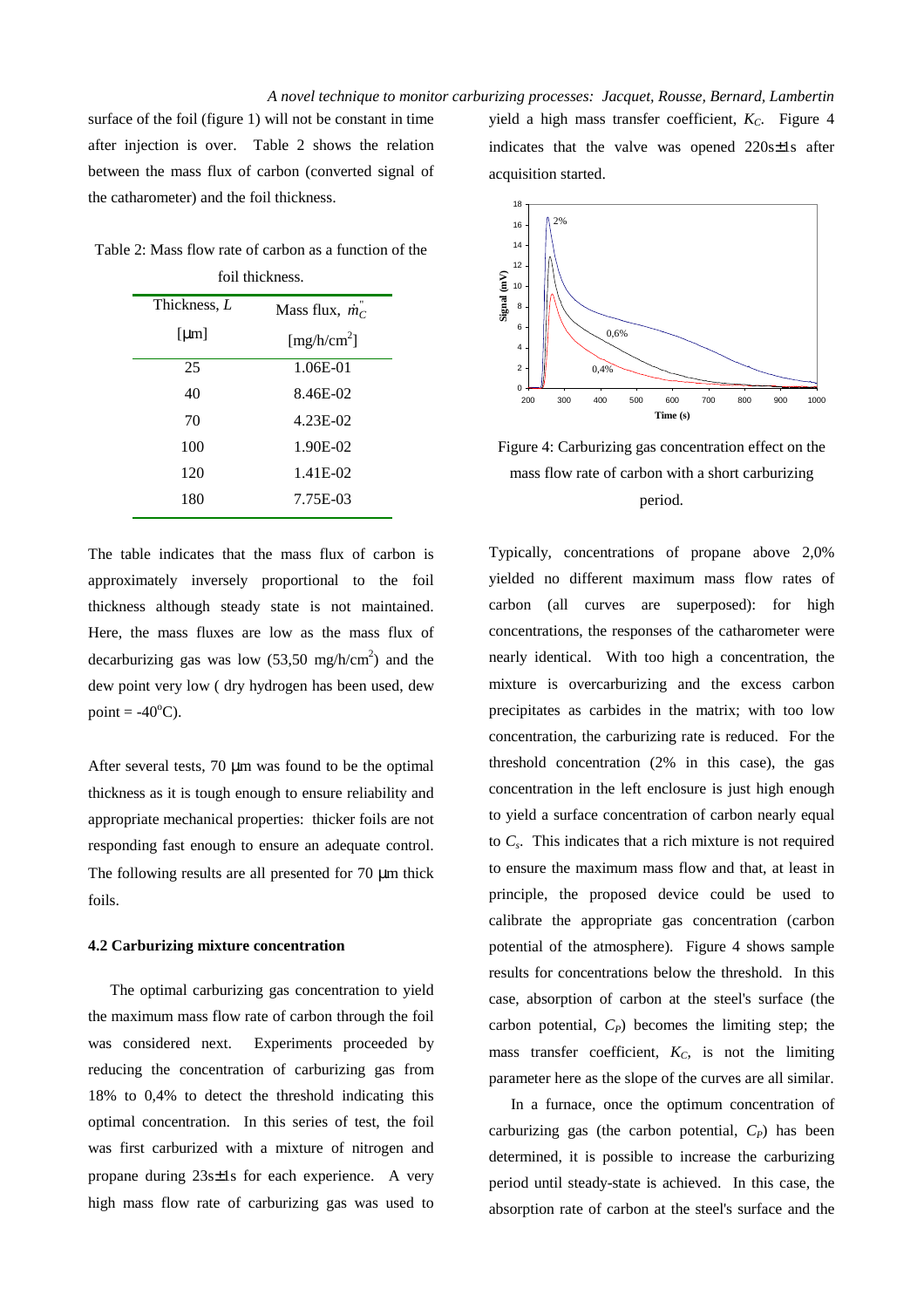diffusion rate are approximately equal. It would also be possible to increase the mass flow rates of carburizing species  $\circled{2}$  to increase that the mass transfer coefficient,  $K_C$ . However, in a furnace, as the ratio of the chamber volume④ to the flow rate is much higher than that of the apparatus,  $K_C$  will play a preponderant role: the slopes will not be so steep.

Figure 4 also shows that carbides may precipitate although the maximum mass flow rate may not be obtained. The physics of diffusion without source term (eq.1) should lead to an exponential decrease of the mass flux after carburizing is over. However, the curve for a concentration of 0,6% clearly indicates that carbide precipitated during the carburizing period at least in the vicinity of the surface. Indeed, the curve shows that the decrease in the mass flux is not exponential and that carbides are dissolved in the matrix as the concentration falls below  $C_s$  at the surface.

Another series of test was carried out with a longer carburizing period (105s±1s). The results are reported in Figure 5. Here, the graph focuses on the range 250s to 400s, only.

Figure 5 indicates that for each concentration the maximum mass flow rate is obtained within a few seconds after the injection of the carburizing gas. Then, carbides are precipitating and thus the diffusion coefficient diminishes and this leads to a decrease of the mass flow rate of carbon. The differences between the curves after 290s could be due to the fact that for the higher concentrations in the carburizing gas the carbon gradient in the foil is higher for a similar diffusion coefficient. However, the uncertainties on the measurement of the mass flow rate of carbon and on the exact content of water in the decarburizing gas do not permit an absolute conclusion.

The interest in Figure 5 is the shape of the curves after the carburizing period is over  $(t = 360s)$ . A second peak is obtained for each curve. This tends to confirm that as the content of carbon in the foil falls below  $C_s$  when carburizing stops, the carbides are dissolved and the diffusion coefficient augments. X- ray analyses showed for SCL415 that 60s after the carburizing step, carbides (*Fe3C*) are completely dissolved [19].



Figure 5: Carburizing gas concentration effect on the mass flow rate of carbon with a long carburizing period.

#### **4.3 Carburizing period and mixture**

The third parameter to be studied was the length of the period of the «boost-diffusion» carburizing step for two different carburizing mixtures. As shown in Figure 6, the maximum value of the mass flow rate of carbon is similar for all carburizing periods from 10s±1s to 230s±1s provided that the same decarburizing rate was used (same mass flux and water content) and that the carburizing gas concentration was above 2% (the surface concentration of carbon equals  $C_s$ ). For this test case, a mixture of hydrogen and propane was used④.



Figure 6: Carburizing period effect on the mass flow rate of carbon (hydrogen/propane mixture).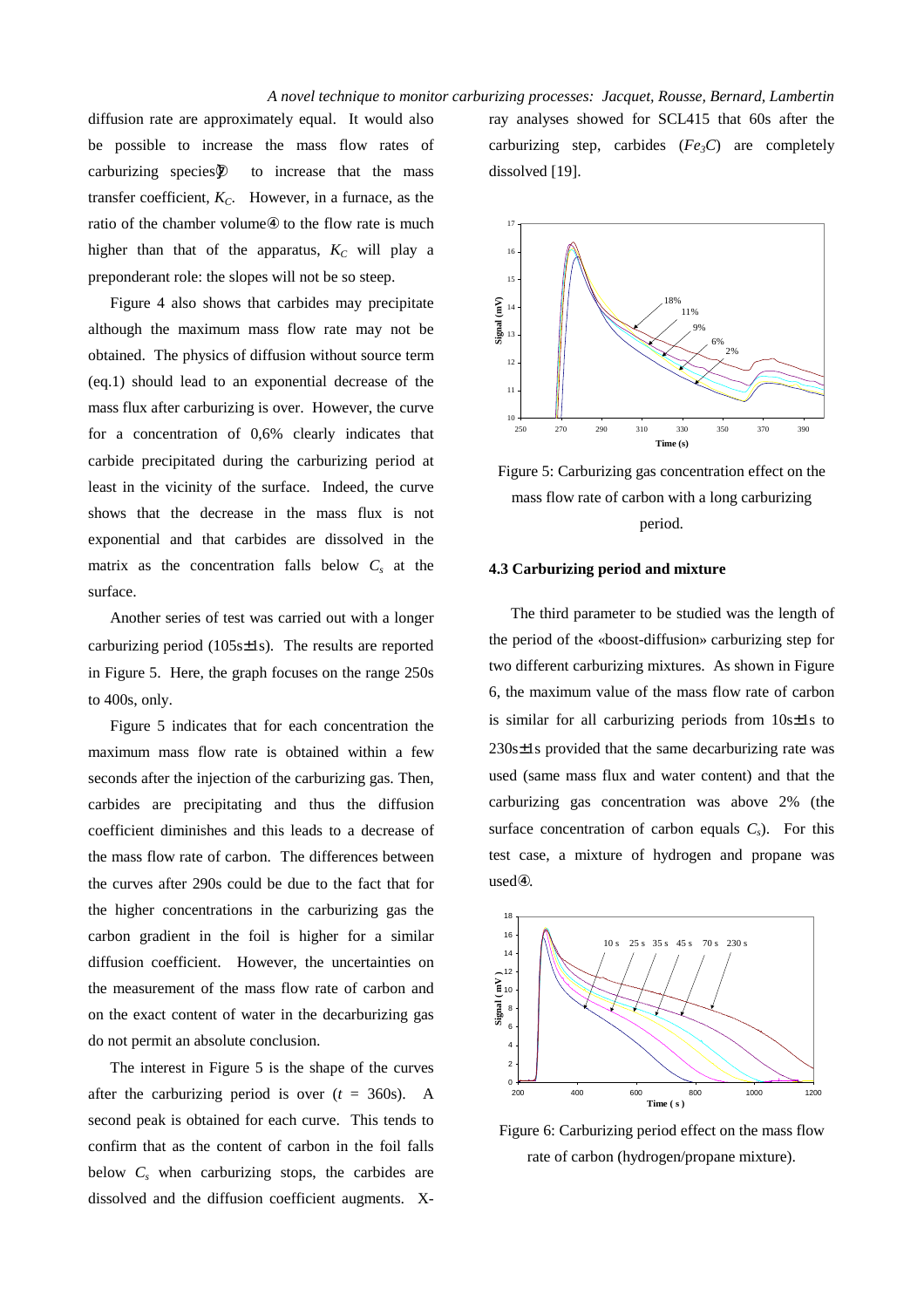For this series of experiments, the peak height is determined by the decarburizing rate and is proportional to this rate. This rate is in turn a function of the mass flow rate of the hydrogen-water vapor mixture⑤ as well as its composition. Here, the second peak due to the sudden increase of the diffusion coefficient is merely detectable as hydrogen was used instead of nitrogen to carburize. Initially, the signal recorded by the catharometer is constant indicating that no carbon has crossed the foil. Then, the signal steeply increases a few seconds after the injection of the carburizing gas: the surface concentration of carbon reached  $C_s$  almost instantaneously. The response is expected to be different in a furnace or with a lower water content of the decarburizing gas as shown in Table 1 for *L*= 70 µm.

In Figure 6, injection of carburizing mixture starts at  $t = 220s \pm 1$ s. Here again, the inertia of the whole apparatus has been found by subtracting the time constant  $(t_t + t_s + t_i)$  of the fluid flowing through the system to the total time recorded.

The surface under each curve in Figure 6 corresponds to the amount of carbon that has diffused through the foil. This quantity divided by the carburizing time and by the surface area of the foil yields the average mass flux of carbon.

The shape of the curves in Figure 6 also indicates that when the carburizing period increases, there is an increasing amount of carbide that precipitates within the foil: the area under each curve is different and the maximum flux is similar. Also, it is shown again that the presence of carbide in the steel diminishes its ability to diffuse carbon: *D* decreases. This is indicated by the slopes of the curves after the peaks: the steeper the slope, the lower the amount of carbide provided that the carburizing period is shorter.

Figure 6 also indicates that the time required to reach the initial level (no flow rate) after carburizing is stopped increases with increasing periods. This indicates that when the carburizing period is over, the carbides start to be dissolved in the steel. When, the process is over, the carbon concentration in the foil is back to  $C_i$ . The successive carbide precipitation and dissolution in the iron matrix (leading to a modification of the diffusion coefficient) has also been reported by Sugiyama, Ishikawa et Iwata [19].

In Figure 7, results are shown for a mixture of nitrogen and propane (0,5%), for the range 200s to 500s, only.



Figure 7: Carburizing period effect on the mass flow rate of carbon (nitrogen/propane mixture).

Here, the period influences the maximum mass flow rate of carbon as the concentration is below the threshold concentration (2%) and the end of each carburizing period is clearly identified by the second peak obtained when nitrogen is used instead of hydrogen in the carburizing mixture.

### **4.4 Dew point of the decarburizing mixture**

The decarburizing gas is a mixture of hydrogen<sup>®</sup> and water vapor⑨ with a composition that should be calibrated to ensure a maximum decarburizing potential without the risk of oxidation. In fact, two alternatives could be considered to increase decarburizing rates: an increase of the mass flow rate and/or an injection of water vapor in the hydrogen. Bracho-Troconis [18] investigated the effect of the mass flow rate of decarburizing gas on the decarburizing rates for a given water content (dew point at  $-20^{\circ}$ C). Here, the effects of the variation of the dew point of the mixture are investigated. An important increase of the mass flow rate of hydrogen would lead to a lower sensitivity of the catharometer which is an undesirable effect.

Figure 8 reports the effects of the dew point of the mixture on the mass flux of carbon (signal of the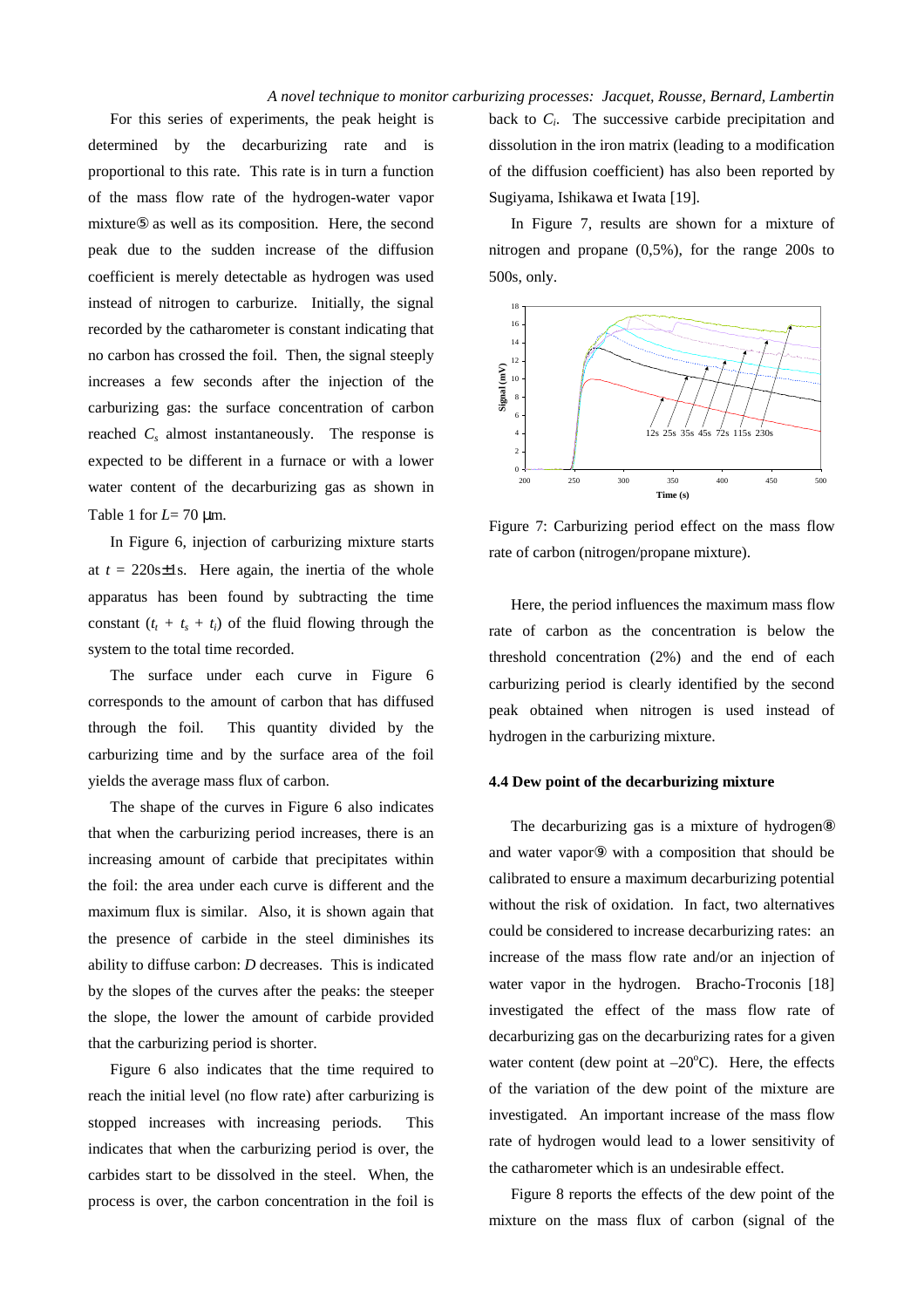catharometer) for a constant decarburizing gas flux<sup>®</sup><sup>®</sup> of  $157.36 \text{ mg/h/cm}^2$ .



Figure 8: Decarburizing gas composition effect on the mass flow rate of carbon.

Injection periods of 12s±1s were considered for each experiment. Figure 8 shows two things: (1) the maximum mass flux increases with the water content as a second decarburizing reaction occurs at the interface:  $C+H_2O \rightarrow CO+H_2$ ; and (2) the rate at which carbon is removed after injection is stopped is also more important with increasing water content (the signal gets back to zero faster when the water content is important). In fact, the second reaction  $(C+H_2O \rightarrow CO+H_2)$  becomes preponderant over the combination of hydrogen and carbon into methane. Indeed, Grabke [17] showed that for dew points above 7°C, the reaction rate due to hydrogen is negligible compared to that due to water vapor. However, the dew point should not be too high to avoid the risk of oxidation. In the following tests, a mixture with a dew point of about  $0^{\circ}$ C (corresponding to a water vapor partial pressure of 613 Pa) has been used [17].

For the results presented in figure 8, the area under each curve is identical (within experimental uncertainty) as the total amount of carbon introduced by the carburizing process is similar in each case. The injection period is the same for the three cases.

## **4.5 Average mass flux of carbon**

To complete the results, the average mass flux for the tested carburizing periods (figure 6) with overcarburizing atmosphere is reported in Table 3.

| Carburizing | Decarburizing | Average mass flux       |
|-------------|---------------|-------------------------|
| period [s]  | time [min]    | [mg/h/cm <sup>2</sup> ] |
| 10          | 9.2           | 30                      |
| 25          | 10.8          | 15                      |
| 35          | 12.3          | 13                      |
| 45          | 13.0          | 11                      |
| 70          | 15.1          | 8,6                     |
| 230         | 17.5          | 3,3                     |
|             |               |                         |

Table 3: Decarburizing time and average mass flux of carbon for several carburizing periods.

The table indicates that the mass flux is very high at the beginning of the carburizing sequence, but decrease very rapidly as carbon atoms saturate the steel and form carbides that diminish *D*. The results reported in table 3, compared to those in table 2, also clearly show the effects of the water content in the decarburizing mixture.

In summary, this test indicates that when the atmosphere is overcarburizing, the precipitation of carbide influences the mass diffusion and that carburizing steps, along with corresponding diffusion steps, are needed to obtain a better diffusion. Hence, the carburizing atmosphere should be controlled to ensure that the surface concentration of carbon remains just below *Cs*. This would allow for continuous carburizing at a maximum rate without the risk of sooting. Here again, results suggest that the proposed device could be used to monitor the process.

## **4.6 Long cycles**

Figure 9 proposes the last example of some of the results obtained with the experimental cell① for long carburizing periods (40 min). Here, the carburizing gas was a mixture of nitrogen and propane to investigate the possible presence of the second peak that occurs when the carburizing is stopped.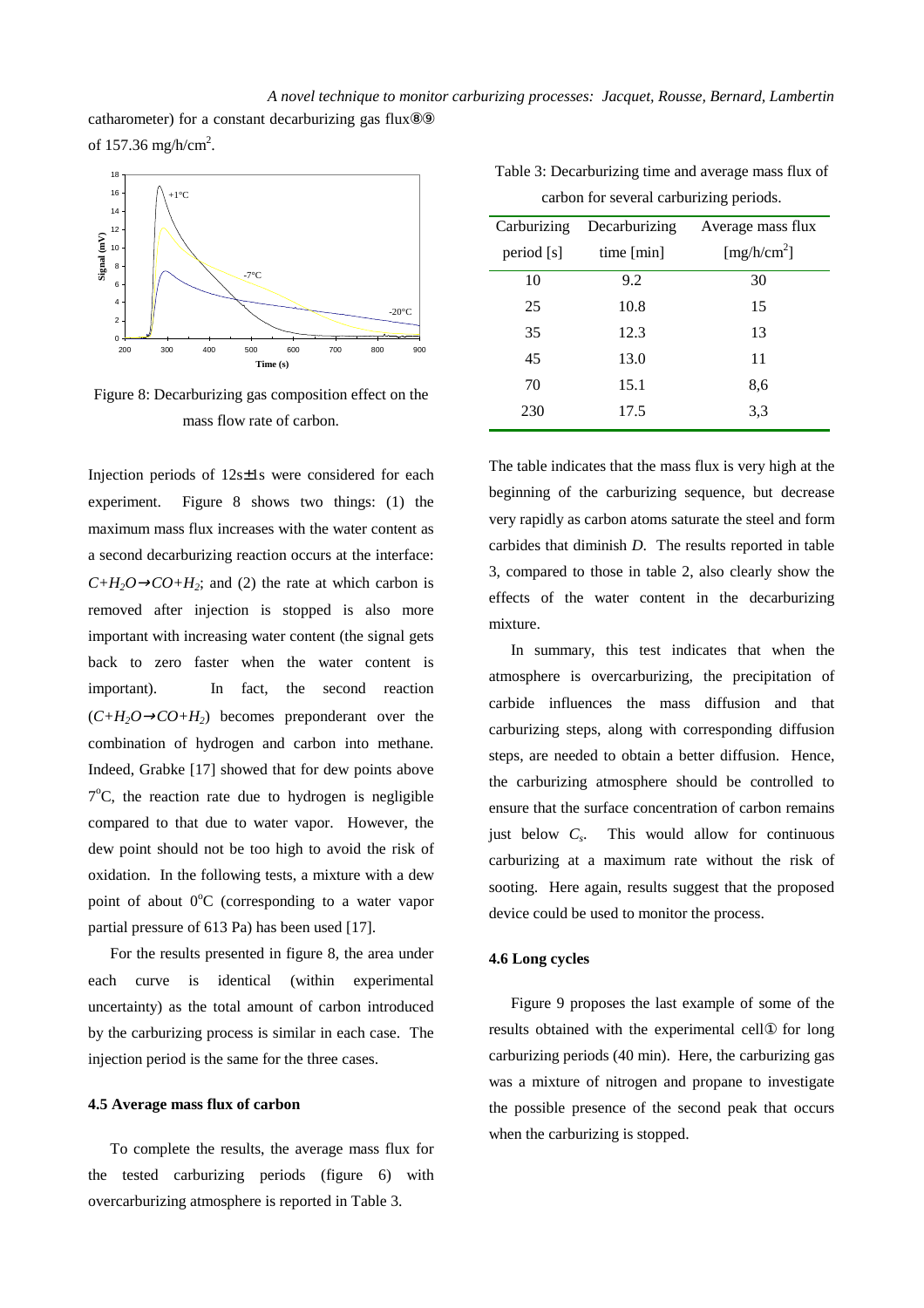

Figure 9: Carburizing period effect on the mass flow rate of carbon (nitrogen/propane mixture).

Two curves are shown on figure 9: the first for a concentration of 5% and the other for 1%.

**1% concentration:** When the gas concentration is below the threshold of 2%, the mass flow rate of carbon detected by the catharometer slowly increases until steady state is obtained. This contrast with results shown in figure 4 for which a high mass flow rate of gas④ allowed for a quick response. While the concentration of carbon slowly increases in the foil, the diffusion rate is high enough to balance the carburizing potential effect of the atmosphere on the surface absorption. The saturation concentration is reached at the surface④ as the asymptote is close to the other curve (the discrepancies are due the slight variation of the dew point of the decarburizing atmosphere). Here, the kinetics of diffusion and precipitation/dissolution of carbides are in a local equilibrium state throughout the foil.

**5% concentration:** When the gas concentration is equal to or above the threshold of 2%, the mass flow rate of carbon detected by the catharometer steeply increases to reach a maximum value. Carbides precipitate and the diffusion coefficient decreases slowly as the kinetics of carbide precipitation is slower than that of carbon diffusion. A permanent regime is obtained, as long as the carburizing atmosphere is maintained, as the maximum concentration of carbide is obtained on the surface. Then, as previously

observed, when the carburizing period is over, carbides are dissolved.

The curves are interestingly different after injection (*t*= 2400s). The foil carburized with the overcarburizing atmosphere (5%) shows an increase of the mass flow rate of carbon and then a decline similar to that of the other result presented here. The foil carburized with a poor atmosphere (1%) does not behave as the other one: the mass flux does not increases. This suggests that more carbides precipitated with the rich atmosphere and that this extra amount of carbides did not influence the diffusion coefficients as both steady states occur at the same flux (about 7,4 mV, figure 9). Moreover, this formation of carbides could be due to an oversaturation of the foil in a non equilibrium state at the beginning of the cycle. Then, the first peak (5% curve) could be due to an instantaneous concentration of carbon superior to  $C_s$ before precipitation occurs combined with a diffusion coefficient unaffected by the carbides. This would then explain the second peak, indicating more carbides when the carbon potential is higher. As mentioned earlier, for the second curve (1%), the kinetics of diffusion would be of the same order of magnitude than that of precipitation and thus the reactions would be in equilibrium throughout the process.

However, it has not been possible to verify the above mentioned assumption thoroughly with the apparatus. Further experiments and analyses of the foil after carburizing (and quenching) would be required to go one step beyond Sugiyama, Ishikawa et Iwata [19] in the investigation of the kinetics of precipitation/dissolution of carbides.

#### **5. CONCLUSION**

# **5.1 Contributions**

This paper presented the principle of a novel regulation device that could be used in atmospheric or low-pressure (vacuum) conditions. The sample results indicate that the device could be used to monitor and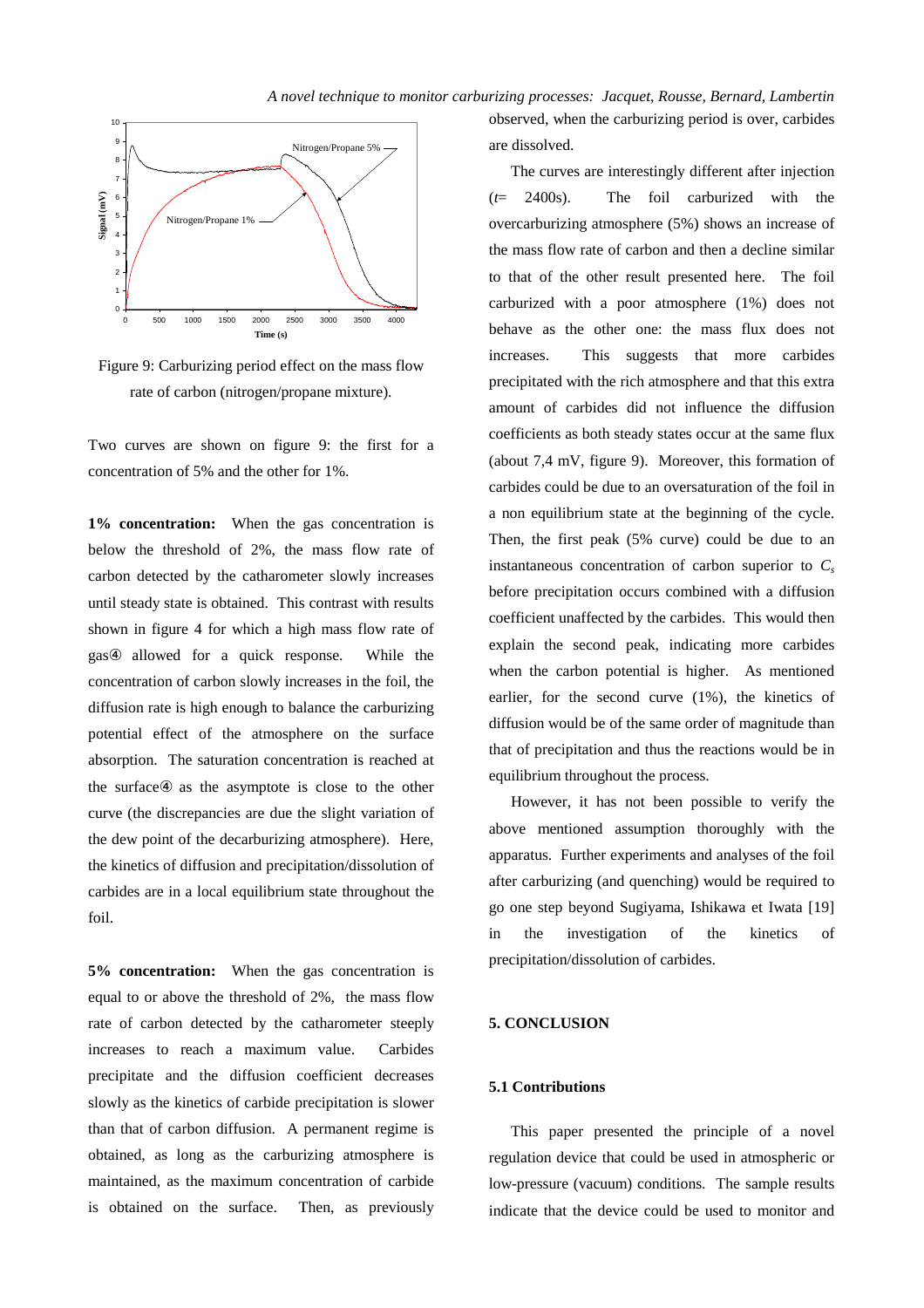control the carburizing process of steel in furnaces. It could be used to:

- study the impact of the carburizing gas mass flow rate and concentration on the mass flow rate of carbon;
- develop carburizing cycles that do not require diffusion steps;
- investigate the effect of the variation of selected parameters;
- provide data for simulation programs based on the solution of transient mass diffusion with convective boundary conditions;
- quantify the rate of carbide precipitation and dissolution within the steel matrix.

# **5.2 Current work**

- 1. The first project undertaken after this first series of result was concerned with a refinement of the experimental apparatus in order to reduce the experimental uncertainties of the measurements. This will allow to quantify what has been observed with the first set-up and strengthen the conclusion, especially those pertaining to the kinetics of carbide precipitation and dissolution.
- 2. Another fundamental aspect of the problem should be investigated, that is the kinetics of diffusion vs that of the precipitation of carbides. This would help in providing a better explanation for the two peaks obtained when overcarburizing conditions are imposed.
- 3. It should also be interesting to apply the proposed principle to the design of a sensor to be used in a real furnace: this is now also being done in a BMI low-pressure carburizing furnace.
- 4. Moreover, it would be relevant to obtain correlations between the mass flow rate of carbon in the sensor and that in the workload of the furnace as a function of the workload geometry and properties and the furnace configuration. This is the subject of current work by the authors: two main projects are actually underway: (1)

experimental measurements in a prototype furnace; and (2) numerical simulation of the process.

### **6. REFERENCES**

- [1] Bond, H.W., Dispositif de mesure et de régulation du potentiel carbone: vue d'ensemble et historique. Traitement thermique, n°235, Mars 1990, pp.pp.29-31.
- [2] Sobusiak, T., Method of mesuring carbon potential and carbon transfer coefficient. HEAT TREATMENT SHANGAI'83. Proceedings of the Third International Congress on Heat Treatment of Materials, 7 - 11 November 1983, Shangai, Edited by professor T. Bell, pp.1.79-1.85.
- [3] Aubry, R., Optimisation de la cémentation gazeuse en four continu par pilotage automatique. Traitement thermique, n°174, Mai 1983, pp.49- 63.
- [4] Lipinsky, A., and Suryn, W.L., Using programmable control systems in heat treatment processes. HEAT TREATMENT SHANGAI'83. Proceedings of the Third International Congress on Heat Treatment of Materials, 7 - 11 November 1983 Shangai, Edited by professor T. Bell, pp.4.36-4.40.
- [5] Edenhofer, B., and W. Lerche, Developments in process technology and procedure of gas carburizing. Härterei - teschnische Mitteilungen,. vol. 49,n°2, pp.88-95,1994.
- [6] Jacquet, P., Bernard, G., Jomain, B., Souchard, J.P., and Lambertin, M., Développement d'un capteur de suivi pour la cémentation basse pression des aciers, Traitement Thermique n°312, Novembre 1998.